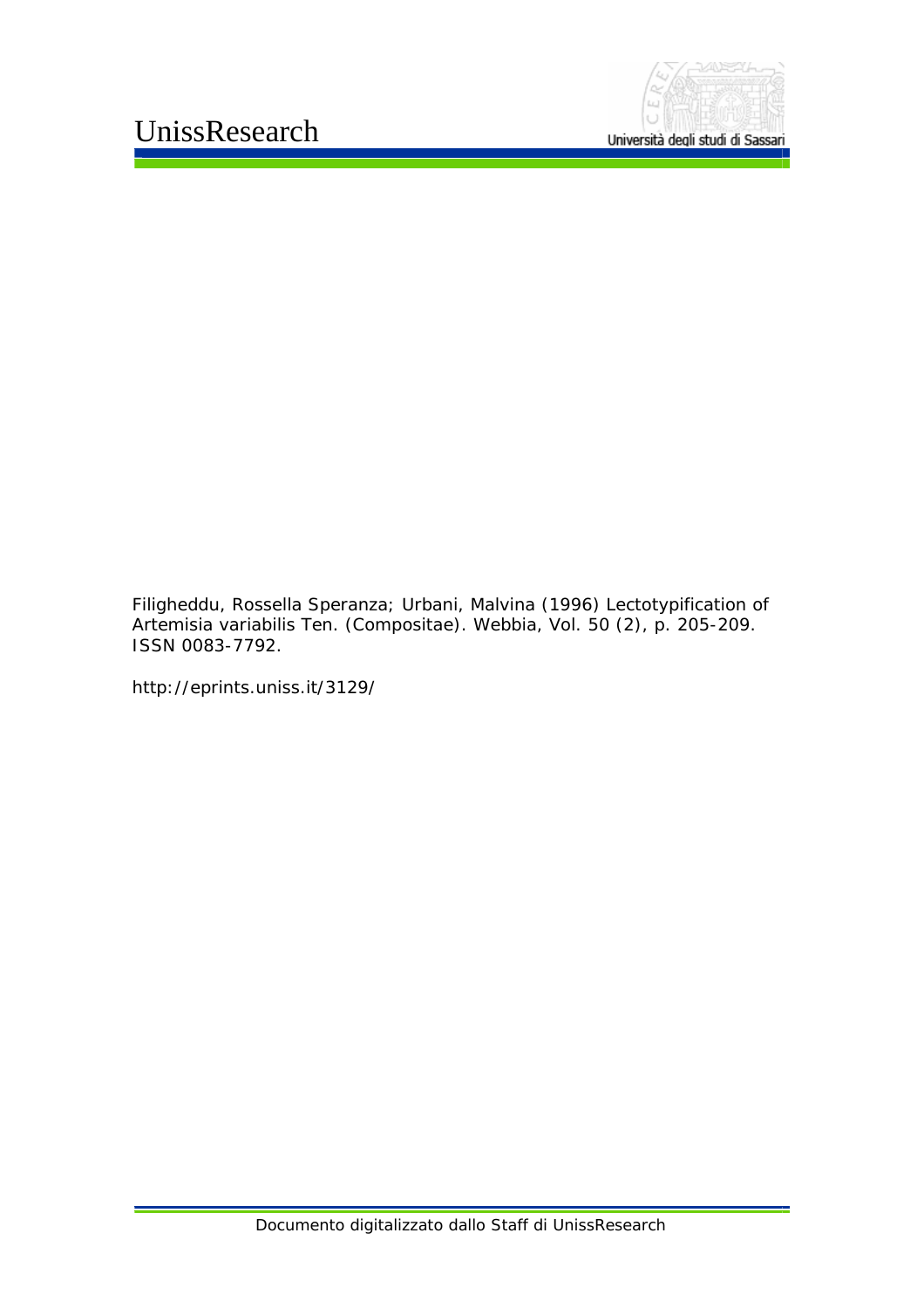

## raccolta di scritti botanici

rivista internazionale di sistematica e fitogeografia international journal of plant taxonomy and geography

pubblicata con il contributo<sup>1</sup> del consiglio nazionale delle ricerche

rivista fondata da u. martelli nel1905

0083-7792 iSSN:<br>C

# firenze 1996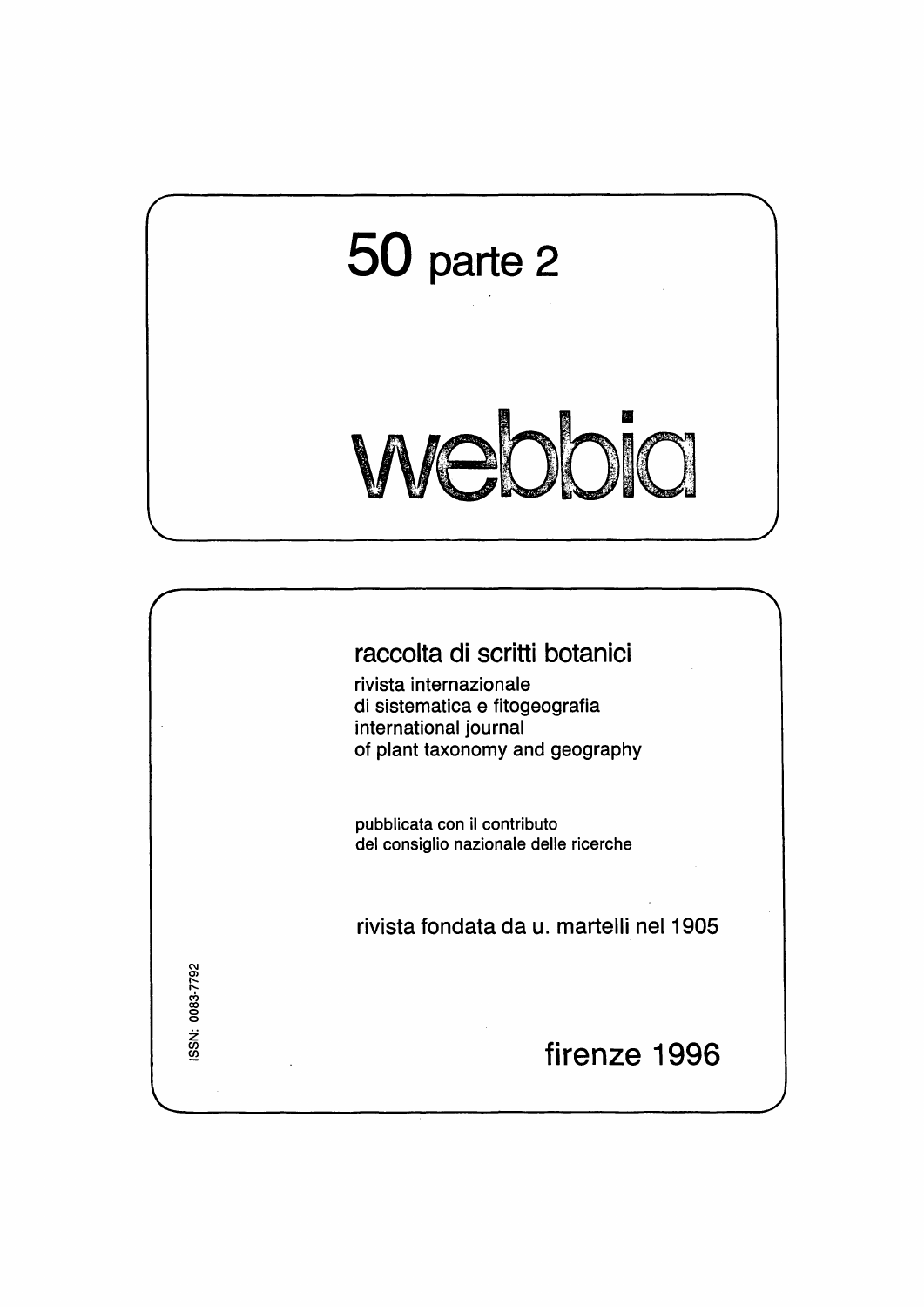## **Webbia**

Raccolta di Scritti Botanici

Museo Botanico dell'Universita

Via G. La Pira, 4 50121 FIRENZE - ITALIA

## **COMITATO EDITORIALE - EDITORIAL BOARD**

GUIDO MOGGI, Direttore/Director; MAURO RAFFAELLI;

GIOVANNI CRISTOFOLINI, PALMER MARCHI, ENIO NARDI, Membri/Members.

#### **COMITATO DI REVISIONE - REFEREES COMMITTEE**

B. ANZALONE, Roma (I) P.V. Arrigoni, Firenze (I) G. AYMONIN, Paris (F) C. BALLETTO, Genova (I) P. BAMPs, Meise (B) A. BOZZINI, Roma (I) A. CERUTI, Torino (I) F. CINELU, Pisa (I) C. CORTINI PEDROTTI, Camerino (I) A. DE PHILlPPIS, Firenze (I) F. EHRENDORFER, Wien (A) M. FOlllERI, Roma (I) F. GARBARI, Pisa (I) C. Gómez-Campo, Madrid (E) J. GRAU, Miinchen (D) W. GREUTER, Berlin (D) R. GROLLE, Jena (D) J.B. HARBORNE, Reading (GB) C. C. HEYN, Jerusalem (lL) V.H. HEYWOOD, Kew (GB) C. JERMY, London (GB)

 $\mathcal{O}(\log n)$ 

S. JOVET AST, Paris (F) D. LAUSI, Trieste (I) E. MAUGINI, Firenze (I) E. MAYER, Ljubljana (SLO) A. MEINESZ, Nice (F) H. MEUSEL, Halle (D) D.M. MOORE, Reading (GB) P. OZENDA, Grenoble (F) R. E. G. PICHI SERMOLLI, Montagnana V.P. (I) S. PIGNATTI, Roma (I) A. PmoLA, Pavia (I) S. RIvAS MARTINEZ, Madrid (E) H. RUNEMARK, Lund (S) G. SANESI, Firenze (I) W. SAUER, Tiibingen (D) A. STRID, Copenhagen (DK) B. VALDÉS, Sevilla (E) M. VAN CAMPO, Montpellier (F) G. WAGENITZ, Göttingen (D) S. M. W ALTERS, Cambridge (GB) M. J. A. WERGER, Utrecht (NL)

### WEBBIA

WEBBIA e una rivista internazionale dedicata alla botanica sistematica, specialmente delle piante vascolari, ed alla fitogeografia in senso ampio (con particolare riguardo all'Italia, alla regione Mediterranea ed al continente africano). Ogni<br>volume annuale è pubblicato in due fascicoli semestrali.

WEBBIA e pubblicata dal Museo Botanico dell'Universita di Firenze.

#### ISTRUZIONI PER GU AUTORl

*Manoscritti* — I lavori presentati a WEBBIA per la pubblicazione devono essere scritti in italiano, francese, inglese,<br>tedesco o spagnolo e devono essere inviati alla redazione dattiloscritti, in un originale e due copie, dall'italiano e richiesto un riassunto in lingua inglese e un ampio riassunto in lingua italiana. Per gli articoli scritti in italiano e richiesto un ampio abstract in inglese ed uno breve in italiano. Le memorie di una certa lunghezza devono essere suddivise in<br>capitoli. Si raccomanda di evitare le sottolineature di qualsiasi tipo, che verranno curate dall

I manoscritti saranno sottoposti alla revisione da parte di uno o più consulenti. La responsabilità scientifica dei lavori resta comunque degli autori.

*Illustrazioni* — Nel preparare le figure, sia a tratto che a retino, gli autori dovranno tenere conto che esse dovranno essere riportate alle dimensioni della pagina stampata (cm 12,7 × 18).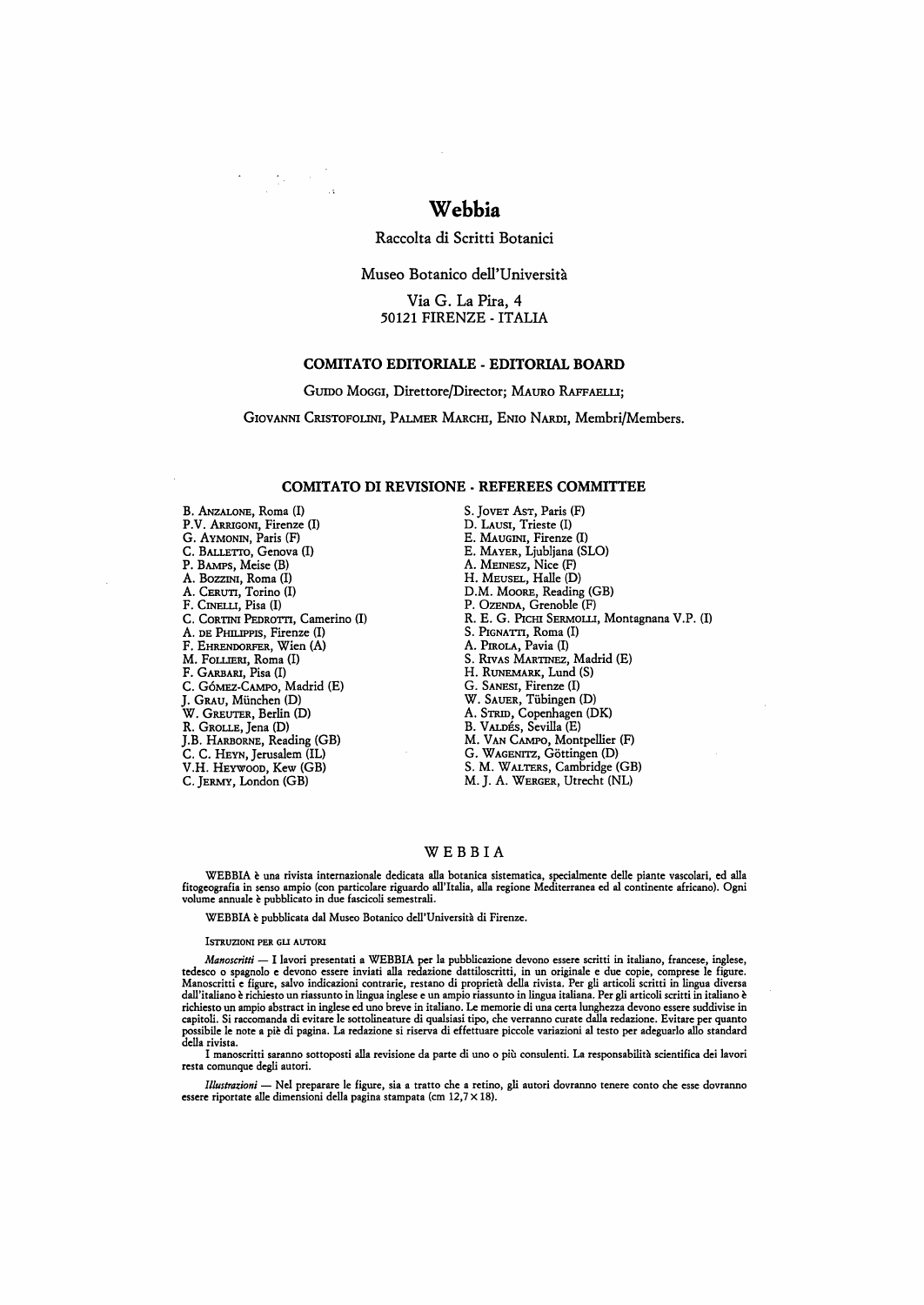## **Lectotypification of Artemisia variabilis Ten. (Compositae)**

ROSSELLA FILIGHEDDU and MALVINA URBANI

Dipartimento di Botanica ed Ecologia Vegetale dell'Universita Via Muroni 25 1-07100, Sassari

*Accettato per* la *stampa it* 3 *Luglio* 1995

Lectotipificazione di Artemisia variabilis Ten. (Compositae) - Viene proposta in questo lavoro la lectotipificazione del nome *Artemisia variabilis* Ten. Vengono discussi i sinonimi e fornite numerose osservazioni. *Key words: Artemisia variabitis, Compositae,* lectotypification.

*Artemisia variabilis* was described by TENORE in 1826. In the same page of the protologue of this species, TENORE (1826) invalidly described a variety of *A. procera* for the area of Naples: *A. procera var. foliis camosulis rigidis ... ,* with which he put in synonymy another invalid name, i.e. *A. neapolitana Ten. in litteris.* 

In 1829, TENORE established two varieties of *Artemisia variabilis: A. variabilis* var. *virescens* and *A. variabilis* var. *canescens,* both validly published.

A reading of later works published by TENORE after the protologue (TEN-ORE, 1829; 1830; 1831 and 1834-35), suggests that he still had some doubts about the possible relations between his *A. variabilis* and another two similar species, *A. procera* Willd. and *A. campestris* L., and that it was only later that he pronounced his opinion with certainty on the matter. It seemed interesting therefore to us, with a view to reconstructing the history of this name, its typification and that of its synonyms, to understand what knowledge TENORE had of these other two entities, that have at different times been considered very close or have at any rate provided reasons for questioning his *A. variabilis.* 

*A. procera* was been described by WILLDENOW in 1803 and together with *A. paniculata* Lam. is at present considered a synonym of *A. abrotanum* L. (TUTIN, 1976). In describing *A. procera* Willd. for the Pyrenees in 1813, LAPEYROUSE reproduced the entire protologue of the species with the addition of a few characteristics which he observed in Spanish individuals.

The synonymy suggested by TENORE in 1826 *(A. procera var. foliis carnosulis rigidis ...* = *A. neapolitana Ten. in litteris)* is justified by the consideration that, as he himself explained later (TENORE, 1830; 1831), he had submitted his *A. neapolitana* to the judgement of botanists who considered it very similar to *A.*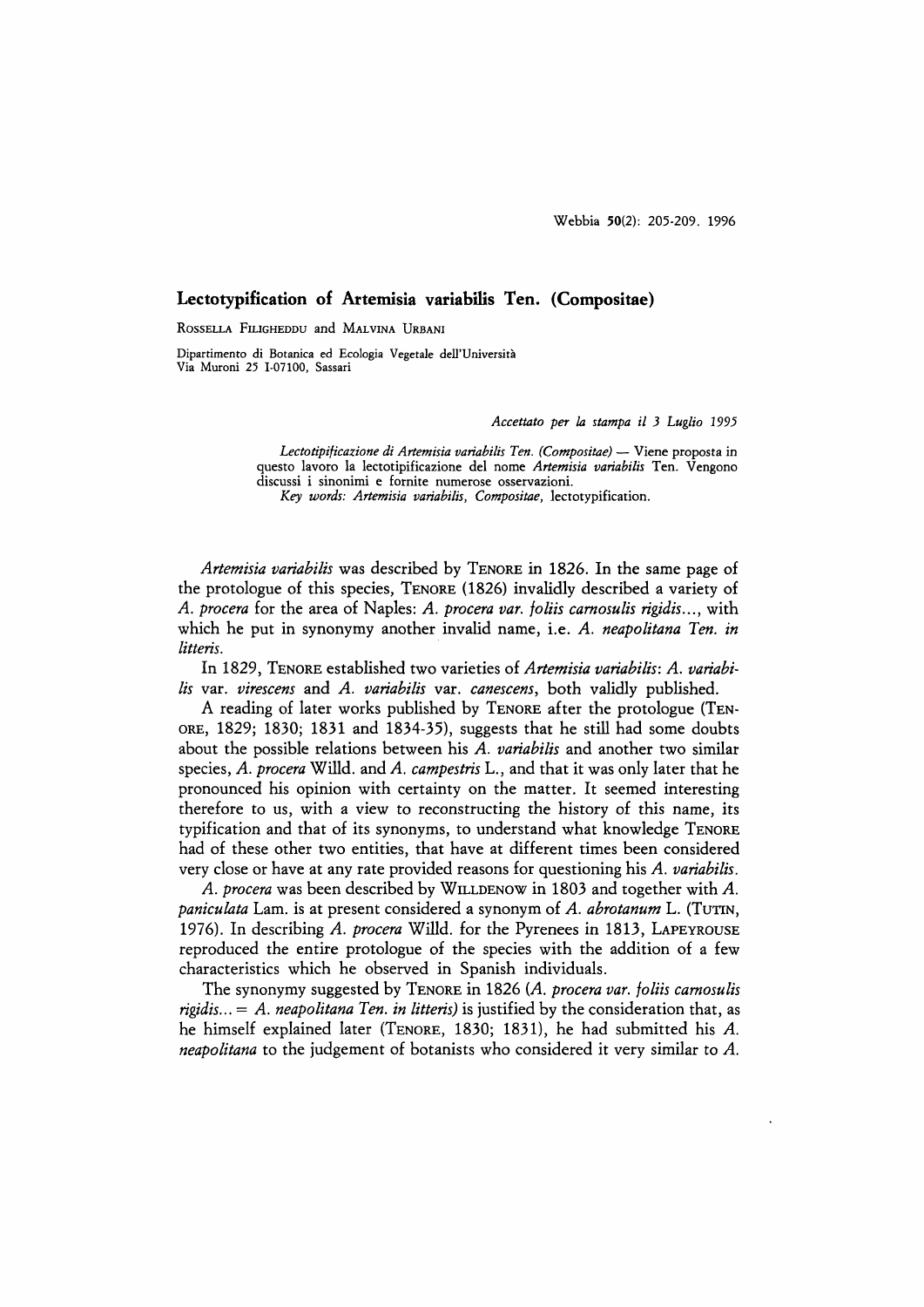*procera.* It can reasonably be supposed, however, that the affinity suggested to Tenore in 1826 came from botanists who by *A. procera* meant Lapeyrouse's entity. As a result of this, while in 1826 Tenore included a variety of *A. procera*  among the entities of the Neapolitan area, he later excluded it officially (TENORE, 1830). Later DE CANDOLLE (1837) considered *«A. procera* Lapeyr.» a synonym of *A. variabilis* Ten.; but according to BENTHAM (in DE CANDOLLE op. cit.: 94) this entity is a synonym of *A. campestris* L.; BESSER (1845: 467 and 469) on the other hand hypothesises a possible labelling error on the Lapeyrouse specimen reviewed by Bentham and makes the quotation official: *«A. procera* Lapeyr. non Willd. = *A. variabilis* Ten.»

The problem of the affinity between *A. variabilis* and *A. campestris* is perceived by TENORE in 1829. About *A. variabilis* he writes: *«A. campestri*  nostra planta potius simillima dici potest...». He states here that *A. variabilis* is different from *A. campestris* only in its « ... lignosum caudice brachii crassitudinem ... » but he specifies neither author nor possible infraspecific taxa for the latter species.

In 1830 TENORE quotes two varieties of *A. campestris*, both «in arenosis siccis», without officially validating them. They are var. B. *alpina* for Maiella and «var. C. *glutinosa* ad Adriatici oras: Pescara». Regarding the var. *glutinosa*  he wonders whether it may be a variety of his *A. variabilis.* In his remarks on *A. variabilis* he returns to the issue and justifies his reasons by stating that the *A. campestris* var. *glutinosa* grown by him in the botanic garden of Naples « ... suum indumentum et glutinosam qualitatem abjecit...» as it looks very much like *A*. *variabilis.* It is this glutinosa variety of Central Italy, and in our opinion no other, that Tenore takes as a term of reference both in this context and subsequently (TENORE, 1835-36).

## **TYPIFICATION**

**Artemisia variabilis** Ten., FI. NeapoI. Prodr. App. 5:28.1826.

LECTOTYPUS (here designated): *«Artemisia variabilis Ten. Ba;a Bagnoli»* (Herb.-TEN 95/2 NAP!).

Among the specimens of *A. variabilis* with labels in Tenore's own handwriting in Florence (FI and FI-W), Bologna (BOLO) and Naples (NAP), only the sheet marked Herb.-TEN 95/2 NAP contains sufficient elements to state that the exsiccata in it were definitely in the possession of Tenore in 1826. The sheet contains three branches of inflorescence and the following two labels: 1) *«Artemisia variabilis* Ten. Baja Bagnoli»; 2) *«A. neapolitana* [later crossed out and corrected to] A. procera var. caulib. deb.... declinatis racemis breviss. Posil[l]ipo Pozzuoli». The former is referrable to the specimen placed at the centre of the sheet, that corresponds with the description by Tenore especially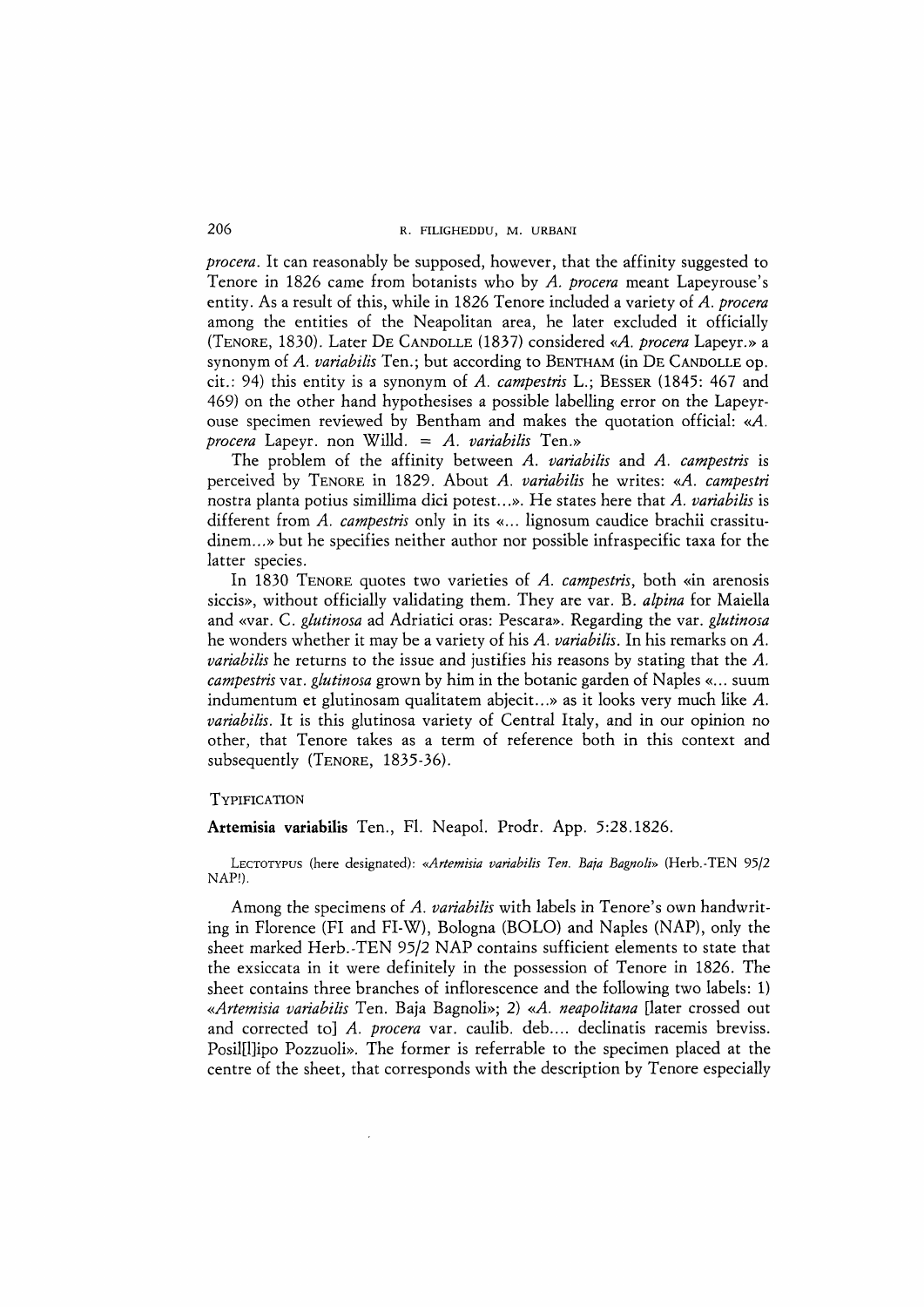in the oval-oblong angular capitula, and is here designated as the lectotype of the species *A. variabilis* (fig. 1).

## **Artemisia variabilis** Ten. var. **virescens** Ten., Index seminum 14. 1829.

LECTOTYPUS (here designated): *«Artemisia neapolitana* [later crossed out and corrected to] *nob. variabilis A»* (Herb.-TEN 95/1 NAP!).

The protologue of 1829 contains no descriptions but the variety is validated by the bibliographical reference to *A. neapolitana* and therefore to the description of the invalid *«A. procera var. /oliis carnosulis rigidis ...* » (TENORE, 1826).

The typifiable elements are five and are all contained in NAP. The sheet marked Herb.-TEN 95/2 NAP, containing the type of *A. variabilis,* has the following label: *«A. neapolitana* [later crossed out and corrected to] *A. procera*  var. caulib. deb.... declinatis racemis breviss. Posil[l]ipo, Pozzuoli» that is attributable to the other two exsiccata (right and left sides of the sheet), both corresponding to the description by Tenore especially as far as regards the oval capitula and the contracted racemes. The sheet marked Herb.-TEN 95/1 NAP contains three exsiccata, all of which definitely belong to the same entity, and one label on which is written: *«Artemisia neapolitana* [later crossed out and corrected to] *nob. variabilis A.»* These specimens Also correspond perfectly to the description by Tenore for the same characteristics mentioned above. We therefore believe we have identified five syntypes. The sample on the left in the sheet Herb.-TEN 95/1 NAP is chosen here as lectotype because of its completeness and its label that explicitly refers to the variety.

## **NOTES**

According to article 26.3 of the LC.B.N. (GREUTER et aI., 1994) the institution of *A. variabilis* var. *virescens* involves the creation of the autonym *A. variabilis* var. *variabilis.* In 1829 TENORE had described another variety of *A. variabilis,* i.e. *«Var. B. Canescens. A. variabilis* Ten. loco citato.» This bibliographical note refers to the *A. variabilis* of 1826. This variety therefore automatically includes the type of the species and consequently its name is not validly published and is illegitimate according to articles 26.2, 52.1 and 52.2 of LC.B.N. (GREUTER et aI., 1994).

In the bibliographical data and in the labels of the original exsiccata of Tenore examined by us, the Author indicates the varieties typified here for the same site, or for very close sites, within the range of a few square kilometres. Moreover the environments are poorly characterised and presumably conti-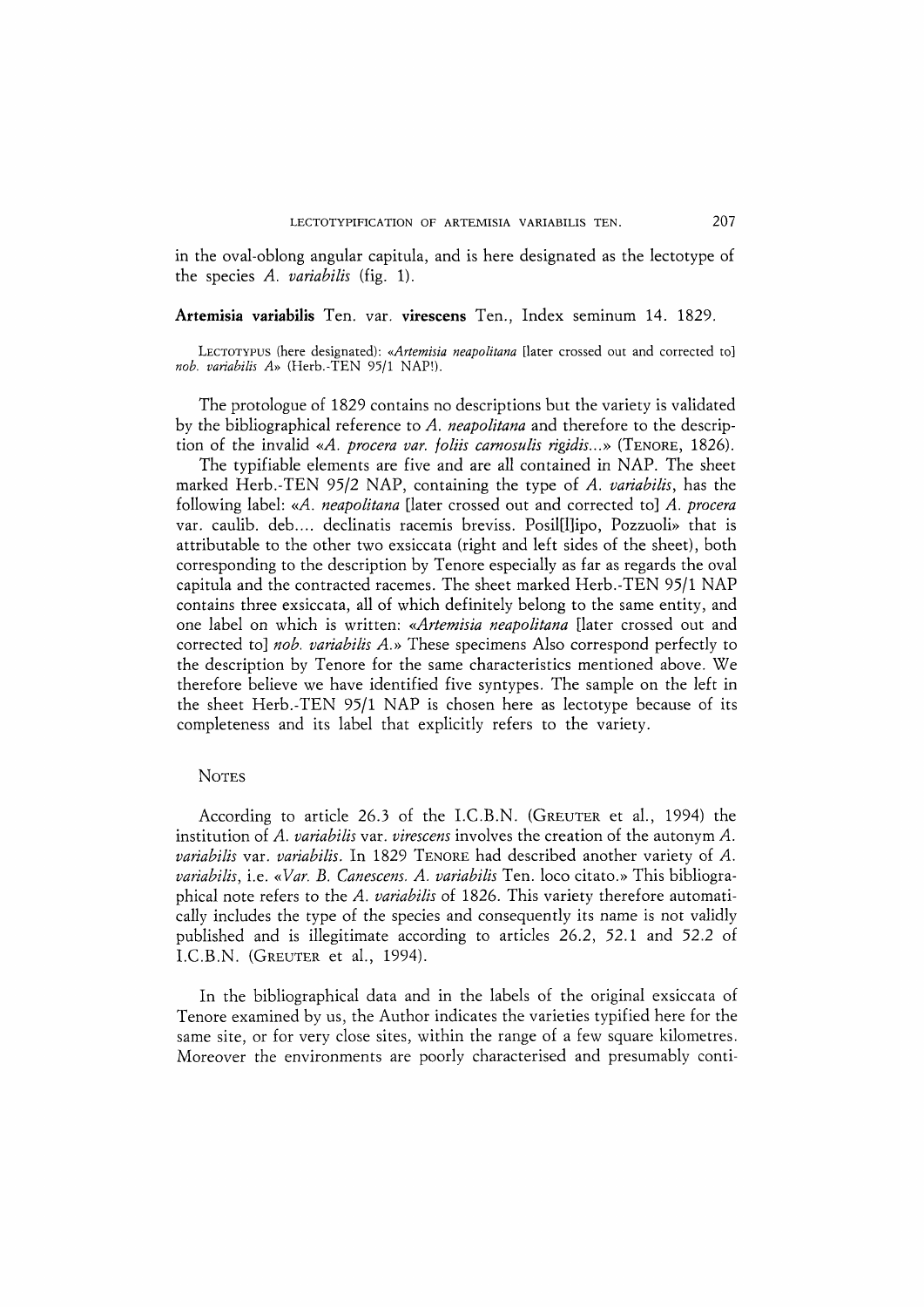

Fig. 1 - Photograph of the sheet containing the lectotype of *A. variabilis* Ten. Lectotype of *A. variabilis*  Ten.: specimen at the centre of the sheet.